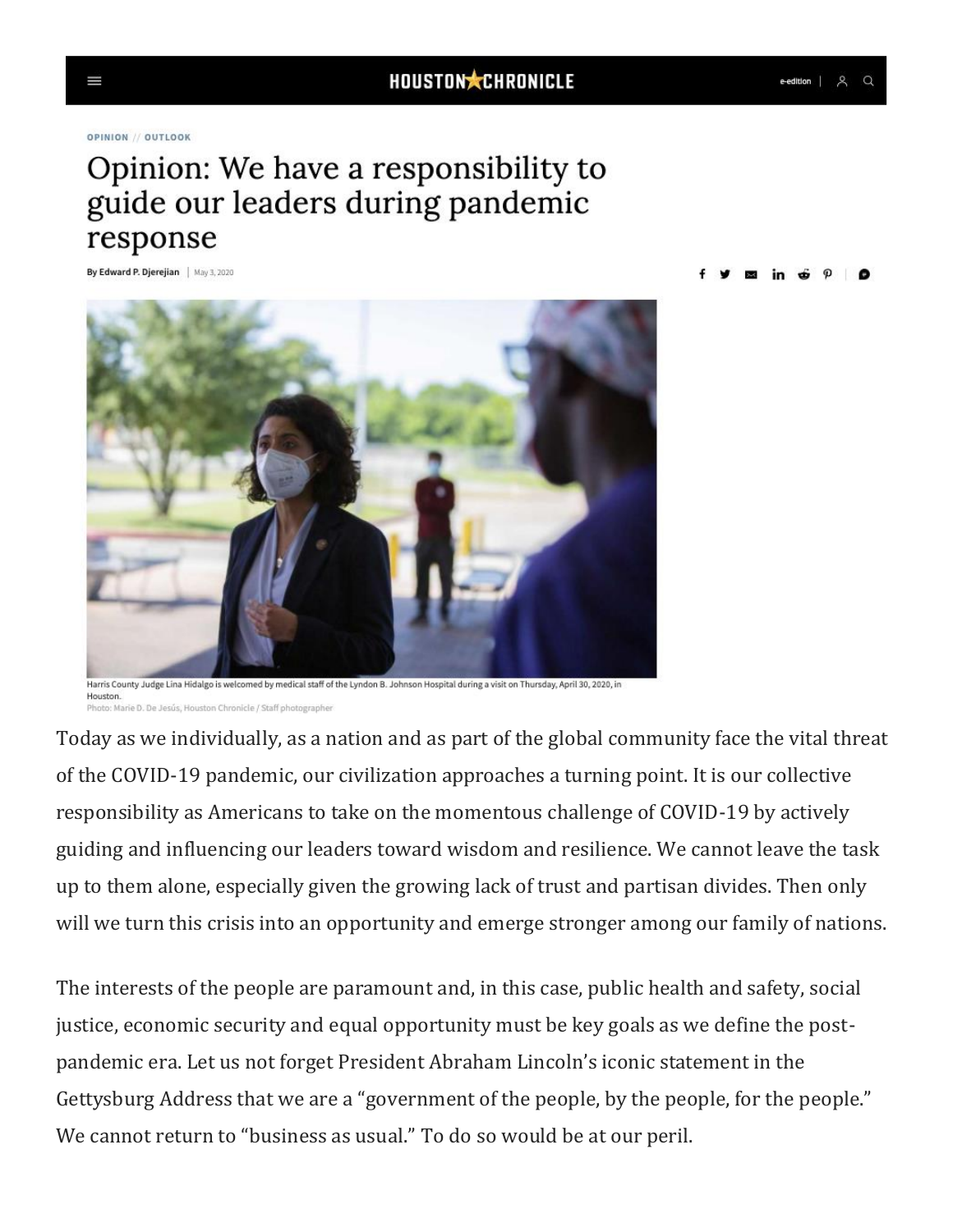We have a duty as citizens to hold our leaders in the public and private sectors to accountability. We must learn the lessons of what went wrong — namely, an almost religious belief in a liberal world order and "globalization" that left too many people behind; a costdriven race to the bottom in global supply chains that left us without critical infrastructure redundancy to meet domestic demands in times of crisis; a deficient public health system that has been underfunded and neglected as a policy priority; defining national security in overwhelmingly military defense terms without going beyond lip service to the national security threats of pandemics and climate change; neglecting for too long the socio-economic inequalities in our society that leave many Americans behind and most vulnerable to economic, educational and health hardships.

There is evident need for change. This crisis presents both danger and opportunity. Change that is bottom-up led by an informed and active citizenry alongside responsive political leadership at every level would be the most successful and enduring paradigm. Already we have seen how responsible the vast majority of Americans have been in following the safe distancing, containment, mitigation and other guidelines. We have seen the dedication and brave call to duty by our health care providers, emergency personnel and service sector workers. Local community efforts are building up. Our federal system of government at the national, state and local levels is more complex than in centralized societies and countries. Valuable time has been lost in confronting and coordinating the response to the crisis, but the system is coming together more effectively as the weeks pass.

What is particularly important is to depart from the politicization of the crisis. The blame game is deplorable when so many lives are at stake. Politicians should reach out across the aisle and collaborate as effectively as possible, yes, even in an election year. Who would want a legacy of short-term political gain at the expense of the greater public good? Perhaps some would but the call to public service must transcend that.

And here the media have a major responsibility to inform the public of the unbiased facts of the crisis. Too often the press and media, left and right, are practicing shallow advocacy. There is little distinction between presenting the news and editorializing with a partisan